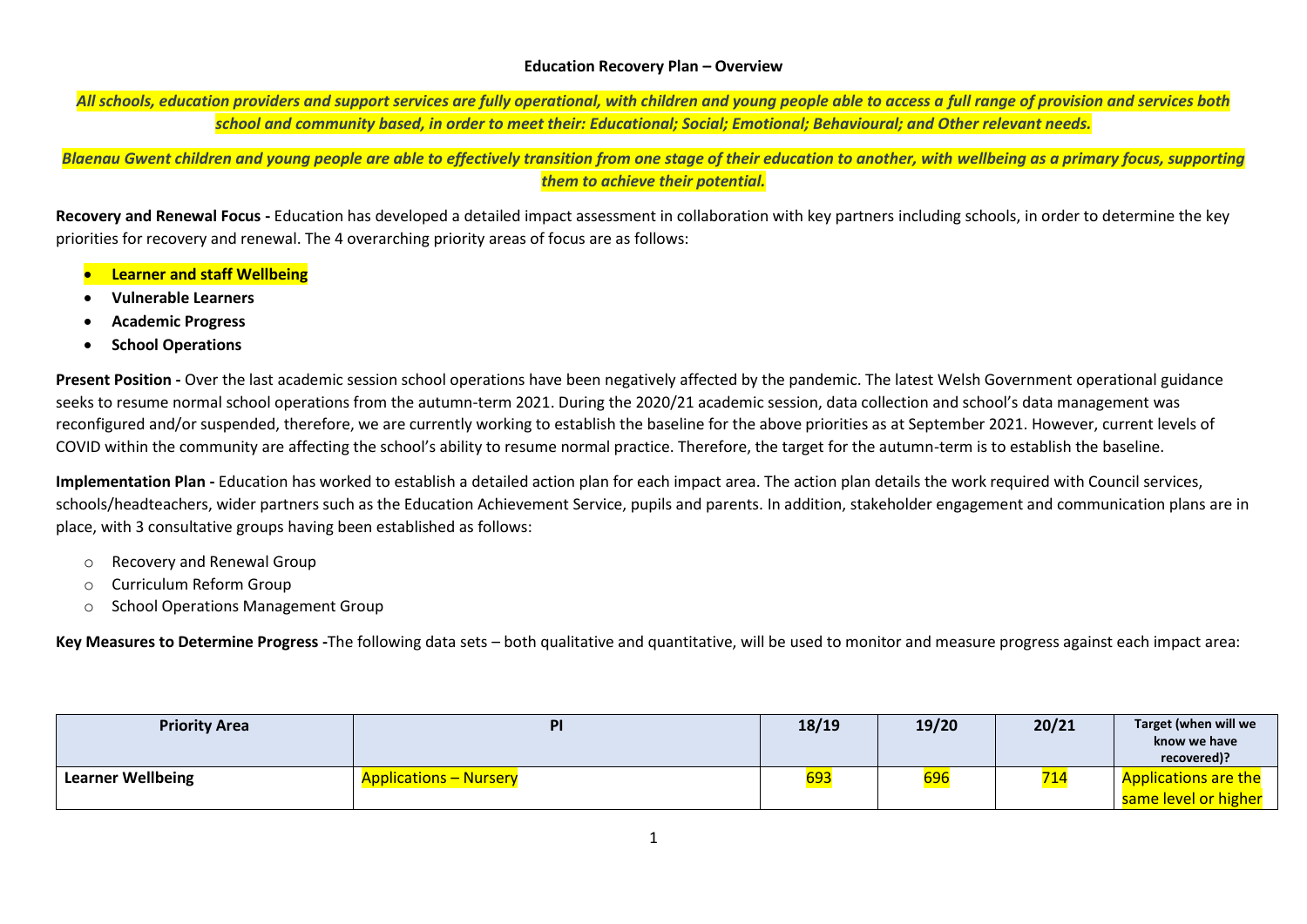|                                 |                   |                  |                  | than pre-Covid              |
|---------------------------------|-------------------|------------------|------------------|-----------------------------|
|                                 |                   |                  |                  | levels. EHE numbers         |
|                                 |                   |                  |                  | are the same or             |
|                                 |                   |                  |                  | lower than pre-Covid        |
|                                 |                   |                  |                  | levels.                     |
| <b>Applications - Primary</b>   | 739               | 731              | 701              | <b>Applications are the</b> |
|                                 |                   |                  |                  | same level or higher        |
|                                 |                   |                  |                  | than pre-Covid              |
|                                 |                   |                  |                  | levels. EHE numbers         |
|                                 |                   |                  |                  | are the same or             |
|                                 |                   |                  |                  | lower than pre-Covid        |
|                                 |                   |                  |                  | levels.                     |
| <b>Applications - Secondary</b> | 677               | <b>679</b>       | 696              | <b>Applications are the</b> |
|                                 |                   |                  |                  | same level or higher        |
|                                 |                   |                  |                  | than pre-Covid              |
|                                 |                   |                  |                  | levels. EHE numbers         |
|                                 |                   |                  |                  | are the same or             |
|                                 |                   |                  |                  | lower than pre-Covid        |
|                                 |                   |                  |                  | levels.                     |
|                                 | <b>July 2019</b>  | <b>July 2020</b> | <b>July 2021</b> |                             |
| <b>Attendance - Primary</b>     | <b>94.4</b>       | 93.5             | 90.7             | <b>Attendance levels</b>    |
|                                 |                   |                  |                  | are consistently in         |
|                                 |                   |                  |                  | line with or higher         |
|                                 |                   |                  |                  | than Wales average.         |
| <b>Attendance Secondary</b>     | 93.3              | 91.7             | 84.8             | <b>Attendance levels</b>    |
|                                 |                   |                  |                  | are consistently in         |
|                                 |                   |                  |                  | line with or higher         |
|                                 |                   |                  |                  | than Wales average.         |
|                                 | <b>April 19 -</b> | April 20 -       | April 21 -       |                             |
|                                 | March 20          | March 21         | September        |                             |
|                                 |                   |                  | 2021             |                             |
| <b>Exclusions Primary</b>       |                   |                  |                  | Exclusions are in line      |
|                                 |                   |                  |                  | with or lower than          |
|                                 | 108               | 25               | 17               | pre-Covid levels.           |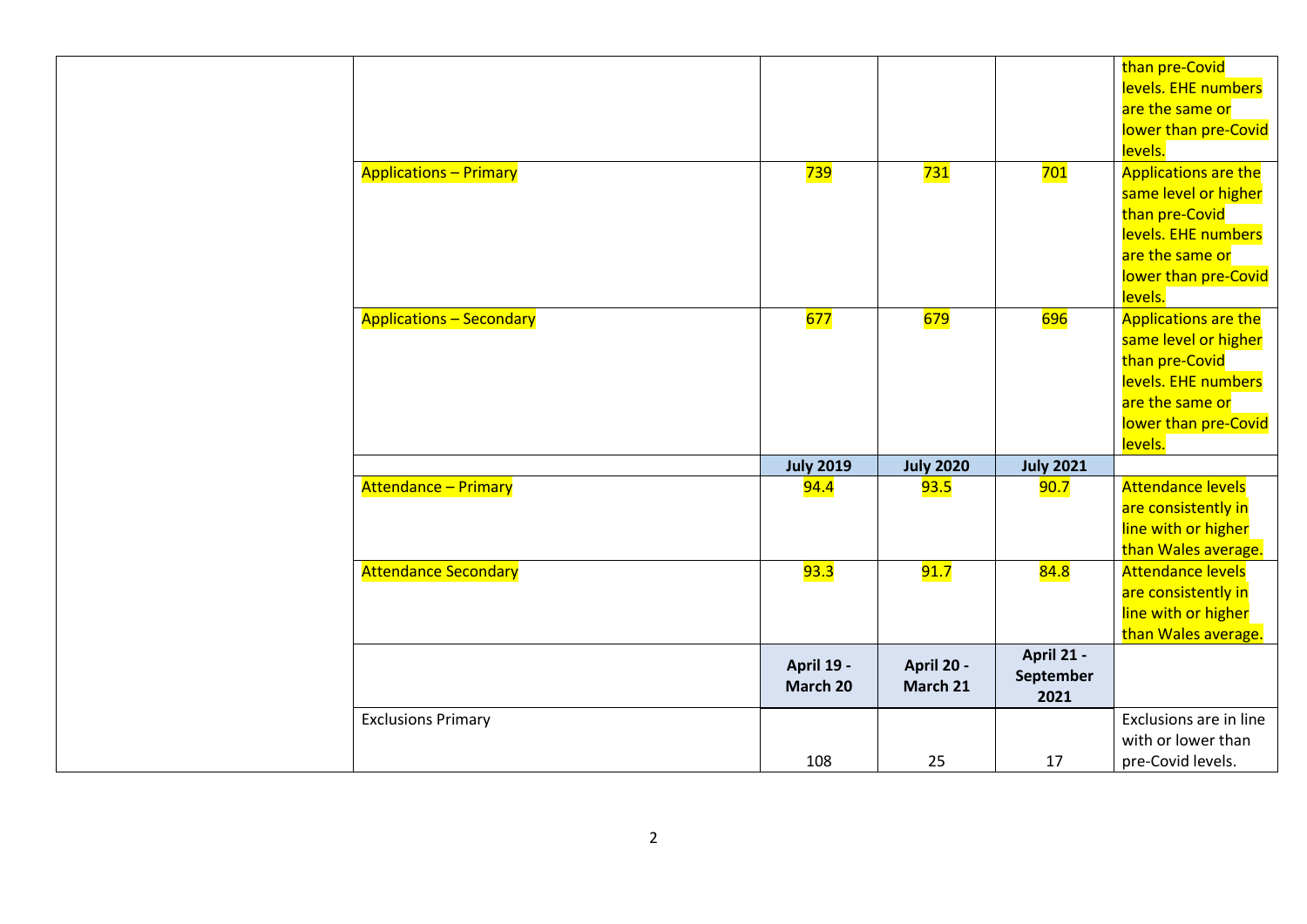|                            | <b>Exclusions Secondary</b>                             |             |              |              | Exclusions are in line                   |
|----------------------------|---------------------------------------------------------|-------------|--------------|--------------|------------------------------------------|
|                            |                                                         |             |              |              | with or lower than                       |
|                            |                                                         | 459         | 135          | 183          | pre-Covid levels.                        |
|                            | Average Number of Primary exclusions per month (no.     |             |              |              | Exclusions are in line                   |
|                            | of months in brackets)                                  |             |              |              | with or lower than                       |
|                            |                                                         | 9.8         | 3.6          | 3.4          | pre-Covid levels.                        |
|                            | Average Number of Secondary exclusions per month        |             |              |              | Exclusions are in line                   |
|                            | (no. of months in brackets)                             |             |              |              | with or lower than                       |
|                            |                                                         | 41.7        | 19.3         | 36.6         | pre-Covid levels.                        |
|                            |                                                         | 2019        | 2020         | 2021         |                                          |
| <b>Vulnerable Learners</b> | Entitlement to FSM/Transitionally Protected (%)         | 21.1        | 24.6         | 30.4         | FSM numbers are in                       |
|                            |                                                         |             |              |              | line with or lower                       |
|                            |                                                         |             |              |              | than pre-Covid                           |
|                            |                                                         |             |              |              | levels. This may take                    |
|                            |                                                         |             |              |              | some time to show                        |
|                            |                                                         |             |              |              | recovery due to                          |
|                            |                                                         |             |              |              | entitlement being                        |
|                            |                                                         |             |              |              | protected.                               |
|                            |                                                         | April 19 -  | April 20 -   | April 21 -   |                                          |
|                            |                                                         | March 20    | March 21     | September    |                                          |
|                            |                                                         |             |              | 2021         |                                          |
|                            | Number of referrals to Social Services for children and | 2382        | 2260         | 1702         | Referrals to social                      |
|                            | young people of school age (3-16)                       |             |              |              | services are in line                     |
|                            |                                                         |             |              |              | with or lower than                       |
|                            |                                                         |             |              |              | pre-Covid levels.                        |
|                            | Average Number of referrals to Social Services for      |             |              | 283.7        | Referrals to social                      |
|                            |                                                         | 198.5       | 188.3        |              |                                          |
|                            | children and young people of school age (3-16) per      | (12)        | (12)         | (6)          | services are in line                     |
|                            | month (no. of months in brackets)                       |             |              |              | with or lower than                       |
|                            |                                                         |             |              |              | pre-Covid levels.                        |
|                            | Digital Disadvantage                                    | $\mathbf 0$ | 1,359 pupils | Under review | Need for blended                         |
|                            |                                                         |             | with devices |              | learning is greatly                      |
|                            |                                                         |             | 161 pupils   |              | reduced, meaning                         |
|                            |                                                         |             | with MiFi    |              | that schools have                        |
|                            |                                                         |             | Dongles      |              | very few or no                           |
|                            |                                                         |             |              |              | requests for devices<br>of MiFI dongles. |